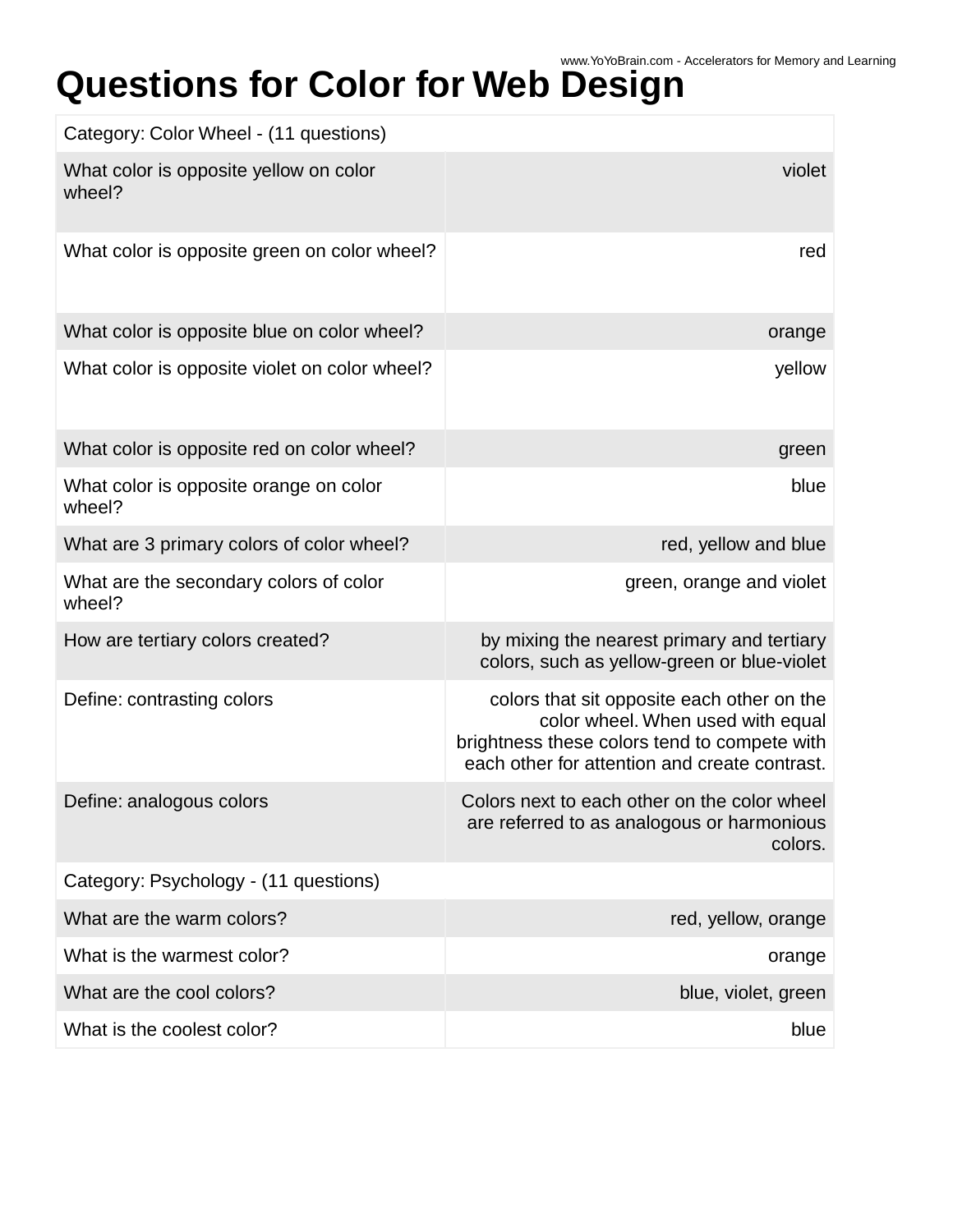| Difference between colors that "advance"<br>versus "recede" and which colors do this? | Colors that advance make surfaces appear<br>closer to you, and are caused by the warm<br>colors.<br>Colors that recede make surfaces appear<br>further, and are caused by the cool colors.                   |
|---------------------------------------------------------------------------------------|--------------------------------------------------------------------------------------------------------------------------------------------------------------------------------------------------------------|
| What is associated with color red?                                                    | vibrant, passionate, love, war. A very strong<br>and attention-grabbing color, red is charged<br>with emotions                                                                                               |
| What emotions are associated with color<br>violet?                                    | Regal, sacred, sensual. In deep shades,<br>violet is luxurious. When lightly tinted, it is<br>aromatic and spiritual.                                                                                        |
| What emotions are associated with color<br>blue?                                      | Cool dependable, sophisticated, sky, water.<br>Blue is full of depth, constant, yet dynamic.                                                                                                                 |
| What emotion is associated with color -<br>green?                                     | Fresh, relaxing, earth. Green is a very<br>balanced and calm, a natural color.                                                                                                                               |
| What emotion is associated with color -<br>yellow?                                    | Sun, energy, warmth. Yellow is welcoming<br>and full of life, a happy color.                                                                                                                                 |
| What emotion is associated with color -<br>orange?                                    | Strong, vital, hot. Orange is the warmest of<br>color, a healing and playful hue.                                                                                                                            |
| Category: Basics - (1 questions)                                                      |                                                                                                                                                                                                              |
| How are tints created versus shades of<br>colors?                                     | tints are created by adding color to a color<br>shades appear through the addition of black                                                                                                                  |
| Category: Vocabulary - (2 questions)                                                  |                                                                                                                                                                                                              |
| Define: color value                                                                   | measure of the lightness or darkness of a<br>color                                                                                                                                                           |
| Define: discordants                                                                   | colors that are not quite directly opposite one<br>another, yet are not close enough to be<br>analogous colors. These combinations will<br>often clash with one another, causing<br>viewers to feel discord. |
| Category: Color schemes - (4 questions)                                               |                                                                                                                                                                                                              |
| Six classic color schemes:                                                            | monochromatic, analogous, complementary,<br>split complementary, triadic, and tetradic                                                                                                                       |
| Define: monochromatic color scheme                                                    | consists of a single base color and any<br>number of tints or shades of that color                                                                                                                           |
| Define: achromatic color scheme                                                       | one that is created using only black, white<br>and shades of gray                                                                                                                                            |